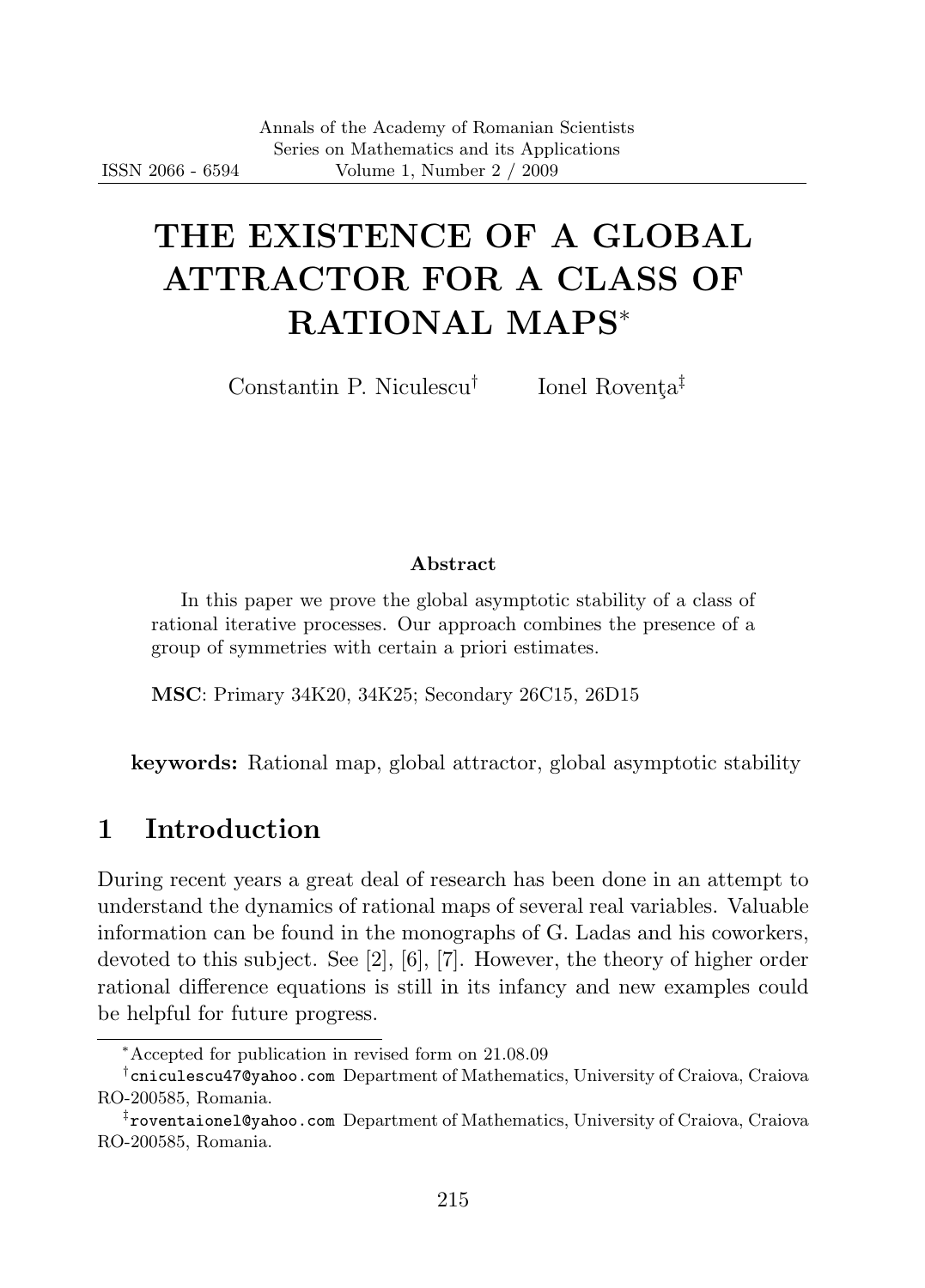The aim of this paper is to discuss the asymptotic behavior of the following nonlinear iterative process

$$
x_i = \frac{(1+w)x_{i-7}x_{i-6}x_{i-5}x_{i-4} + \sum_{i-3 \le p < q \le i-1} x_p x_q}{\sum_{i-7 \le p < q < r \le i-4} x_p x_q x_r + w x_{i-3} x_{i-2} x_{i-1}}, \quad i \ge 8,
$$
 (1)

where the initial data  $x_1, x_2, x_3, x_4, x_5, x_6, x_7$  and the parameter w are all positive. This process describes the dynamics of the map  $T_w : \mathcal{M} \to \mathcal{M}$  that acts on

$$
\mathcal{M} = \underbrace{(0, \infty) \times \cdots \times (0, \infty)}_{7 \text{ times}}
$$

by the formula

$$
T_w((x_1, x_2, x_3, x_4, x_5, x_6, x_7))
$$
  
=  $(x_2, x_3, x_4, x_5, x_6, x_7, \frac{(1+w)x_1x_2x_3x_4 + x_5x_6 + x_5x_7 + x_6x_7}{x_1x_2x_3 + x_1x_2x_4 + x_1x_3x_4 + x_2x_3x_4 + wx_5x_6x_7}).$ 

It is easy to verify that this map admits a unique equilibrium point,  $C = (1, 1, 1, 1, 1, 1, 1)$ . In order to discuss the nature of this point we need to precise a topology on  $\mathcal{M}$ . The natural metric on  $\mathcal{M}$  is the metric associated to the supremum norm,

$$
d(X,Y) = \max \{ |x_i - y_i| : i = 1, ..., 7 \},
$$

where  $x_i$  and  $y_i$  are the components respectively of X and Y. However this metric is not suitable to our purposes and we shall use instead the so called multiplicative metric,

$$
d_{\star}(X, Y) = -\log \min \left\{ \frac{x_i}{y_i}, \frac{y_i}{x_i} : i = 1, ..., 7 \right\}
$$
  
= max {  $\left\{ \log x_i - \log y_i \right\} : i = 1, ..., 7 \right\}.$ 

These two metrics are equivalent (since the convergent sequences relative to each of them are the same). Besides, the multiplicative metric is invariant under the action of any of the maps

$$
i_k: \mathcal{M} \to \mathcal{M}, i_k((x_1,\ldots,x_k,\ldots,x_7))=(x_1,\ldots,1/x_k,\ldots,x_7),
$$

where  $k \in \{1, ..., 7\}$ .

The usefulness of  $d_{\star}$  rests on the following nice behavior of the iterates of  $T_w$ :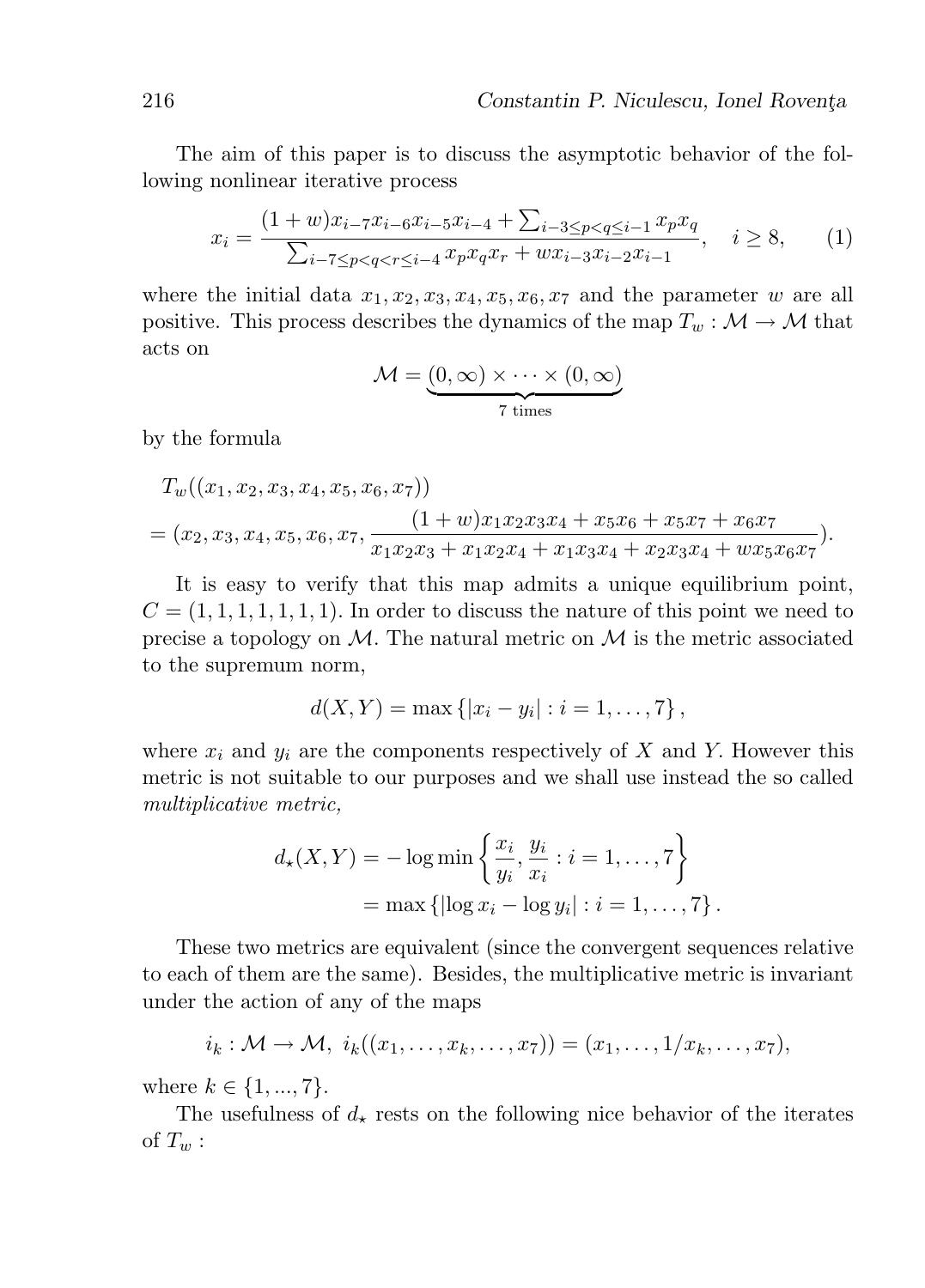**Lemma 1.** For  $w \in [2,3]$ , the map  $T_w : \mathcal{M} \to \mathcal{M}$  verifies the condition

$$
d_{\star}(T_w^8(X), C) < d_{\star}(X, C) \quad \text{for all } X \neq C.
$$

This lemma (which reminds of the Krasovskii-LaSalle invariance principle [12]) shows that the general criterion of global asymptotic stability due to N. Kruse and T. Nesermann [5] applies to  $T_w$ . As a consequence, the following result holds true:

**Theorem 1.** For  $w \in [2,3]$ , the point C is globally asymptotically stable. In particular, C is the global attractor of the dynamical system associated to  $T_{w}$ .

The dynamics of  $T_w$  outside this range of parameter w is briefly sketched in Section 3.

The proof of Lemma 1 makes the objective of the next section. Its main feature is the use of certain inequalities to estimate how the trajectories of  $T_w$  spray out.

In a sense, the result of Theorem 1 is very natural as  $(1.1)$  is a higher order analogue of the difference equation

$$
x_i = \frac{x_{i-1}x_{i-2}+1}{x_{i-1}+x_{i-2}}, \quad i \ge 3, x_1, x_2 > 0,
$$

for which it is known that the positive equilibrium is globally asymptotically stable. See [8].

Our approach (which was inspired by a recent paper by X. Yang, M. Yang and H. Liu [14]) can be easily adapted to study some rational maps of a greater complexity, for example, all maps that can be obtained from  $T_w$ by interchanging two variables and/or replacing a variable by its inverse. In the same time we may consider rational maps that correspond to rational iterative processes of higher order such as

$$
x_i = \frac{(1+w)x_{i-2N+1}x_{i-2N+2}\cdots x_{i-N} + \sum_{i-N+1 \le p_1 < \cdots < p_{N-2} \le i-1} x_{p_1}\cdots x_{p_{N-2}}}{\sum_{i-2N+1 \le p_1 < \cdots < p_{N-1} \le i-N} x_{p_1}\cdots x_{p_{N-1}} + wx_{i-N+1}\cdots x_{i-1}},
$$

for  $i \geq 2N$ , where  $w > 0$  and  $N \in \mathbb{N}$ ,  $N \geq 3$ , are parameters. Their global asymptotic stability will occur at least for w in the interval  $[N-2, N-1]$ .

Last but not least, our approach has some interesting consequences to the problem of interlacing sequences. This is discussed in the final section of this paper.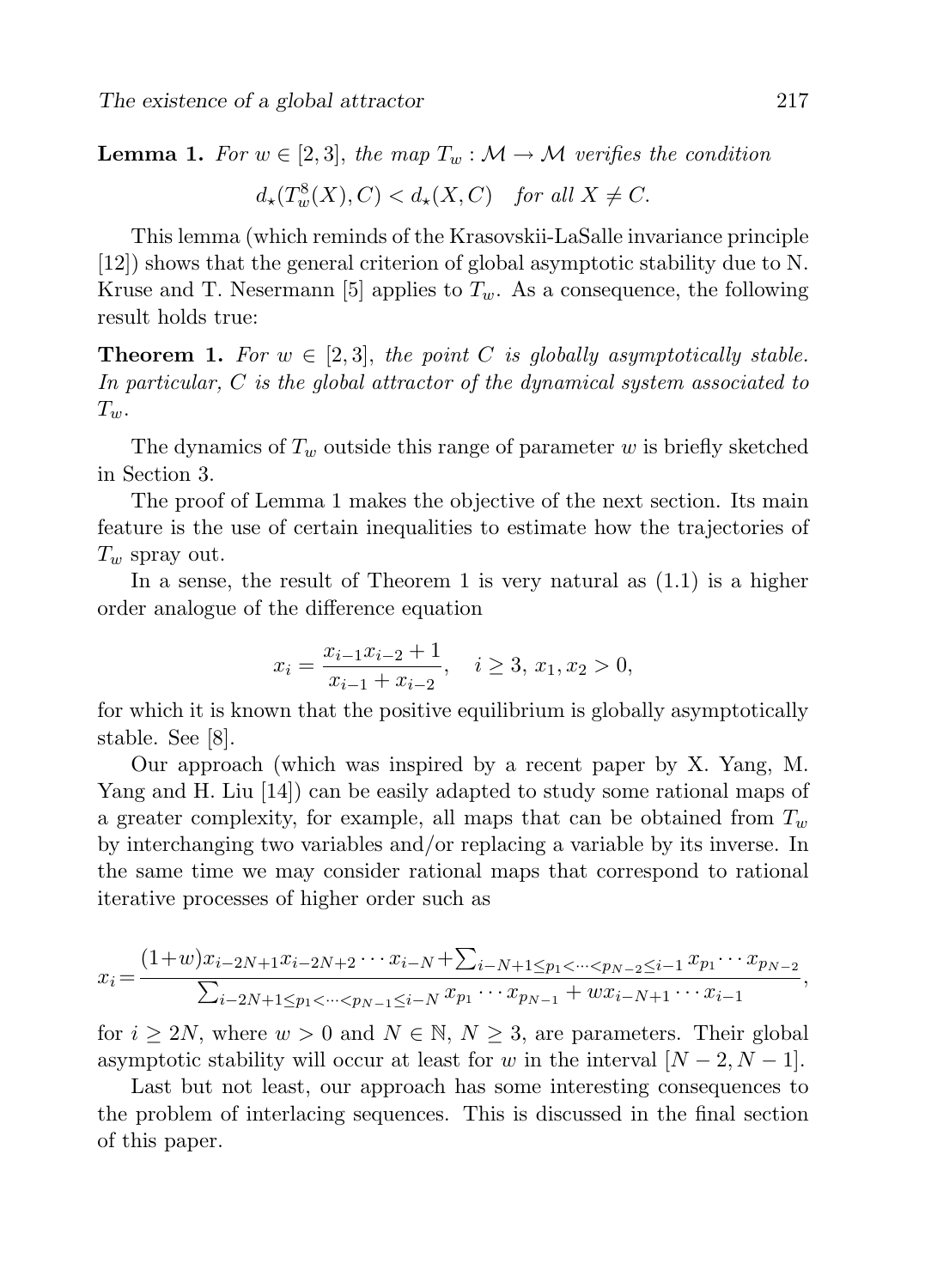# 2 Proof of Lemma 1

The proof of Lemma 1 is based on the following result that provides sharp estimates for the deviation of the iterates  $x_i$  from the initial data:

**Lemma 2.** Let  $x_1, x_2, x_3, x_4, x_5, x_6, x_7$  be positive numbers not all equal to 1 and let  $w \in [2, 3]$ . Then each of the numbers

$$
x_i = \frac{(1+w)x_{i-7}x_{i-6}x_{i-5}x_{i-4} + \sum_{i-3 \le p < q \le i-1} x_p x_q}{\sum_{i-7 \le p < q < r \le i-4} x_p x_q x_r + w x_{i-3} x_{i-2} x_{i-1}}, \quad i \ge 8,
$$

lies in the open interval of endpoints

$$
\min\left\{x_j,\frac{1}{x_j}:1\leq j\leq 7\right\}\ and\ \max\left\{x_j,\frac{1}{x_j}:1\leq j\leq 7\right\}.
$$

By Lemma 2, the components of  $T_w^8(X) = (x_9, x_{10}, x_{11}, x_{12}, x_{13}, x_{14}, x_{15})$ verify the double inequality

$$
\min\left\{x_j, \frac{1}{x_j} : 1 \le j \le 7\right\} < x_i < \max\left\{x_j, \frac{1}{x_j} : 1 \le j \le 7\right\}, \quad 9 \le i \le 15,
$$

which yields

$$
\min \left\{ x_j, \frac{1}{x_j} : 9 \le j \le 15 \right\} > \min \left\{ x_j, \frac{1}{x_j} : 1 \le j \le 7 \right\}.
$$

Consequently

$$
d_{\star}(T_w^8(X), C) = -\log \min \left\{ x_i, \frac{1}{x_i} : 9 \le i \le 15 \right\}
$$
  
< 
$$
< -\log \min \left\{ x_i, \frac{1}{x_i} : 1 \le i \le 7 \right\} = d_{\star}(X, C)
$$

and the assertion of Lemma 1 is now clear.

The proof of Lemma 2 needs some preliminaries based on an old result due to A.-L. Cauchy (see [9], p. 204):

**Lemma 3.** Let  $a_1, ..., a_n, b_1, ..., b_n$  be positive numbers. Then

$$
\min\left\{\frac{a_i}{b_i}: 1 \leq i \leq n\right\} \leq \frac{a_1 + \dots + a_n}{b_1 + \dots + b_n} \leq \max\left\{\frac{a_i}{b_i}: 1 \leq i \leq n\right\}.
$$

Moreover, both inequalities are strict except the case where  $\frac{a_1}{b_1} = ... = \frac{a_n}{b_n}$  $\frac{a_n}{b_n}$ .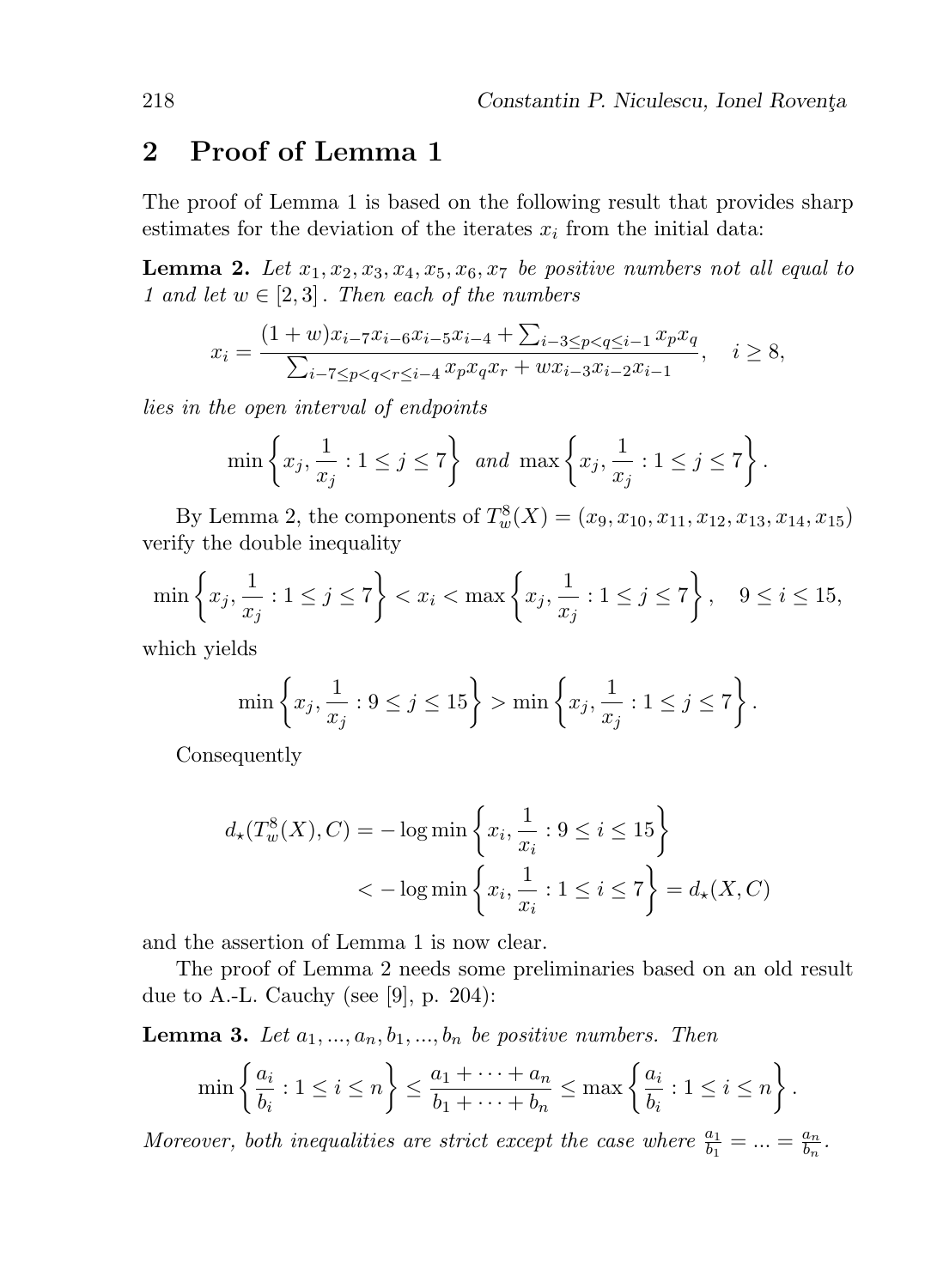*Proof.* Letting  $m = \min_i \frac{a_i}{b_i}$  $\frac{a_i}{b_i}$  and  $M = \max_i \frac{a_i}{b_i}$  $\frac{a_i}{b_i}$  we get  $m \leq \frac{a_i}{b_i}$  $\frac{a_i}{b_i} \leq M$ , whence  $mb_i \leq a_i \leq Mb_i$  for all indices i. Summing up we get the result.

**Corollary 1.** Let  $a_1, a_2, a_3, a_4, a_5, a_6, a_7$  be positive numbers and

$$
A = \frac{4a_1a_2a_3a_4 + a_5a_6 + a_5a_7 + a_6a_7}{a_1a_2a_3 + a_1a_2a_4 + a_1a_3a_4 + a_2a_3a_4 + 3a_5a_6a_7}.
$$

Then,

$$
\min\left\{a_1, a_2, a_3, a_4, \frac{1}{a_5}, \frac{1}{a_6}, \frac{1}{a_7}\right\} \le A \le \max\left\{a_1, a_2, a_3, a_4, \frac{1}{a_5}, \frac{1}{a_6}, \frac{1}{a_7}\right\}.
$$

Moreover, both inequalities are strict except the case where

$$
a_1 = a_2 = a_3 = a_4 = \frac{1}{a_5} = \frac{1}{a_6} = \frac{1}{a_7}.
$$

*Proof.* Apply Lemma 3 to the ratio representing  $A$ .  $\Box$ 

**Lemma 4.** Let  $a_1, a_2, a_3, a_4, a_5, a_6, a_7$  be positive numbers not all 1 and

$$
B = \frac{3a_1a_2a_3a_4 + a_5a_6 + a_5a_7 + a_6a_7}{a_1a_2a_3 + a_1a_2a_4 + a_1a_3a_4 + a_2a_3a_4 + 2a_5a_6a_7}.
$$

Then

$$
\min\left\{a_i, \frac{1}{a_i} : 1 \le i \le 7\right\} < B < \max\left\{a_i, \frac{1}{a_i} : 1 \le i \le 7\right\}.\tag{2}
$$

Proof. We shall prove here the second inequality. The first one can be treated similarly.

The basic remark is the invariance of  $B = B(a_1, a_2, a_3, a_4, a_5, a_6, a_7)$  under the permutations of indices within the sets  $\{1, 2, 3, 4\}$  and  $\{5, 6, 7\}$ . Consequently, we may assume without loss of generality that

$$
a_1 \le a_2 \le a_3 \le a_4
$$
 and  $a_5 \le a_6 \le a_7$ .

If  $a_5a_6 < a_3a_4$ , then the right-hand side of (2) can be easily obtained via Lemma 3.

If  $a_5a_6 \geq a_3a_4$ , then

 $a_6 \geq a_3$ 

which yields

 $a_1 \leq a_7$ .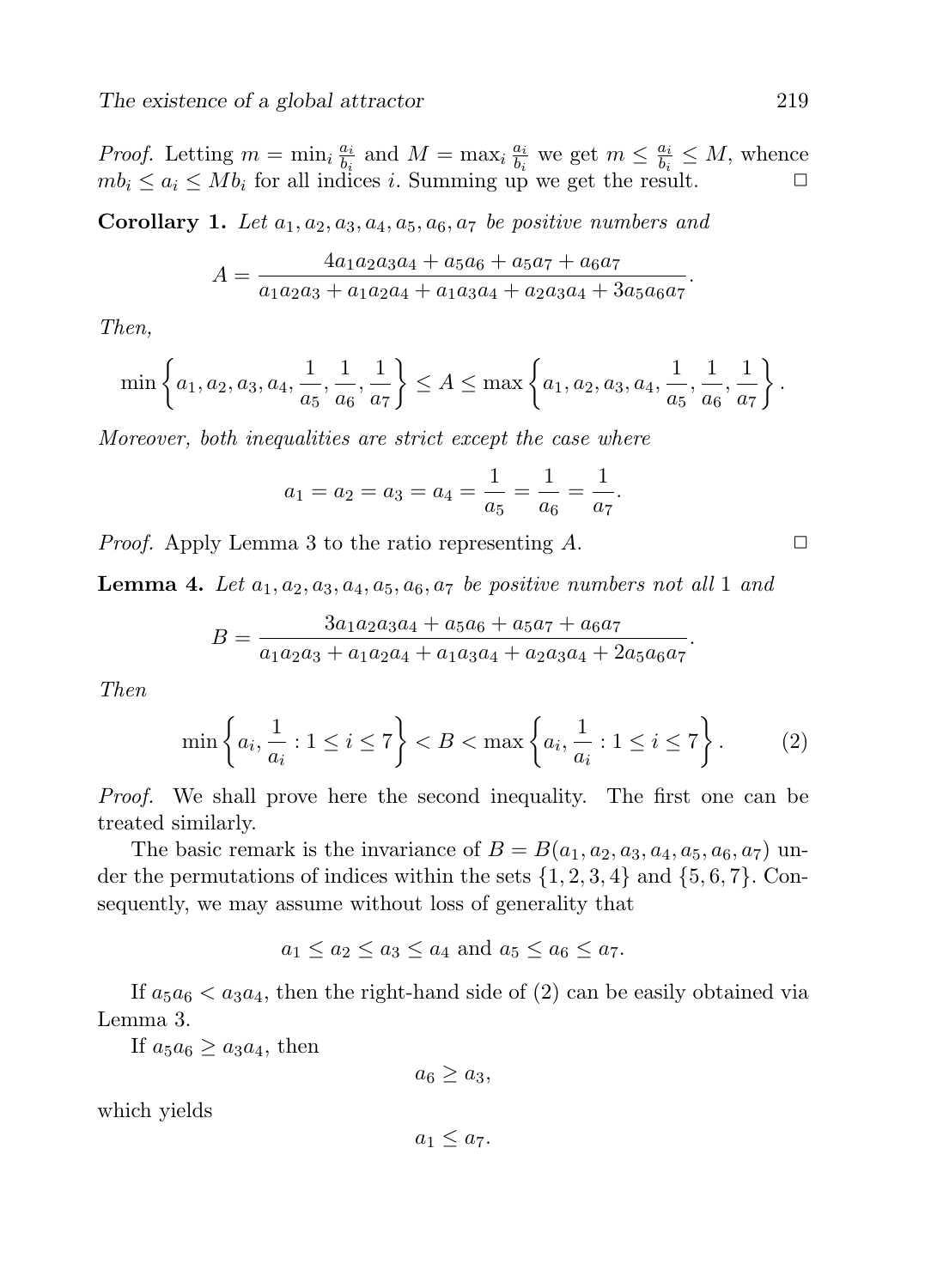Case 1:  $a_1 = a_7$ .

Then necessarily  $a_1 = a_2 = a_3 = a_6 = a_7$  and  $a_5 \ge a_4$ , so that  $a_1 = a_2 = a_3$  $a_3 = a_4 = a_5 = a_6 = a_7$ . In this case

$$
B = \frac{3a_1^4 + 3a_1^2}{6a_1^3} = \frac{1}{2} \left( a_1 + \frac{1}{a_1} \right) < \max \left\{ a_i, \frac{1}{a_i} : 1 \le i \le 7 \right\},\
$$

except the case where  $a_1 = a_2 = a_3 = a_4 = a_5 = a_6 = a_7 = 1$ .

Case 2:  $a_7 > a_1$ .

In this case we have to consider the monotonic auxiliary function

$$
f(x) = \frac{3a_1a_2a_3a_4 + a_5a_6 + a_6a_7 + xa_5}{a_1a_3a_4 + a_1a_2a_4 + a_2a_3a_4 + a_1a_2a_3 + a_5a_6a_7 + xa_5a_6} \quad \text{for } x > 0.
$$

Its monotonicity is a consequence of its structure:

$$
f(x) = \frac{\alpha + \beta x}{\gamma + \delta x} = \frac{\beta}{\delta} + \frac{\alpha \delta - \beta \gamma}{\delta} \cdot \frac{1}{\gamma + \delta x},
$$

where  $\alpha, \beta, \delta, \gamma$  are positive parameters.

If f is constant, then it equals its limit at infinity,  $\frac{1}{a_6}$ . If  $a_1 < a_6$ , then  $B=\frac{1}{a}$  $\frac{1}{a_6} < \frac{1}{a_1}$  $\frac{1}{a_1}$  and a fortiori

$$
B < \max\left\{a_i, \frac{1}{a_i} : 1 \le i \le 7\right\}.\tag{3}
$$

If  $a_1 = a_6$ , then  $a_1 = a_2 = a_3 = a_6 < a_7$  and from the inequality  $a_5a_6 \ge a_3a_4$ we infer that  $a_5 \ge a_4$ . Consequently  $a_1 = a_2 = a_3 = a_4 = a_5 = a_6 < a_7$  and from the condition

$$
B=\frac{1}{a_6}
$$

we infer that  $a_1 = 1$ . Then

$$
B = 1 < a_7 = \max\left\{a_i, \frac{1}{a_i} : 1 \le i \le 7\right\}.
$$

If  $f$  is strictly monotone, then

$$
B = f(a_7) < \max\{f(a_1), \lim_{x \to \infty} f(x)\}
$$

$$
= \max\left\{f(a_1), \frac{1}{a_6}\right\}.
$$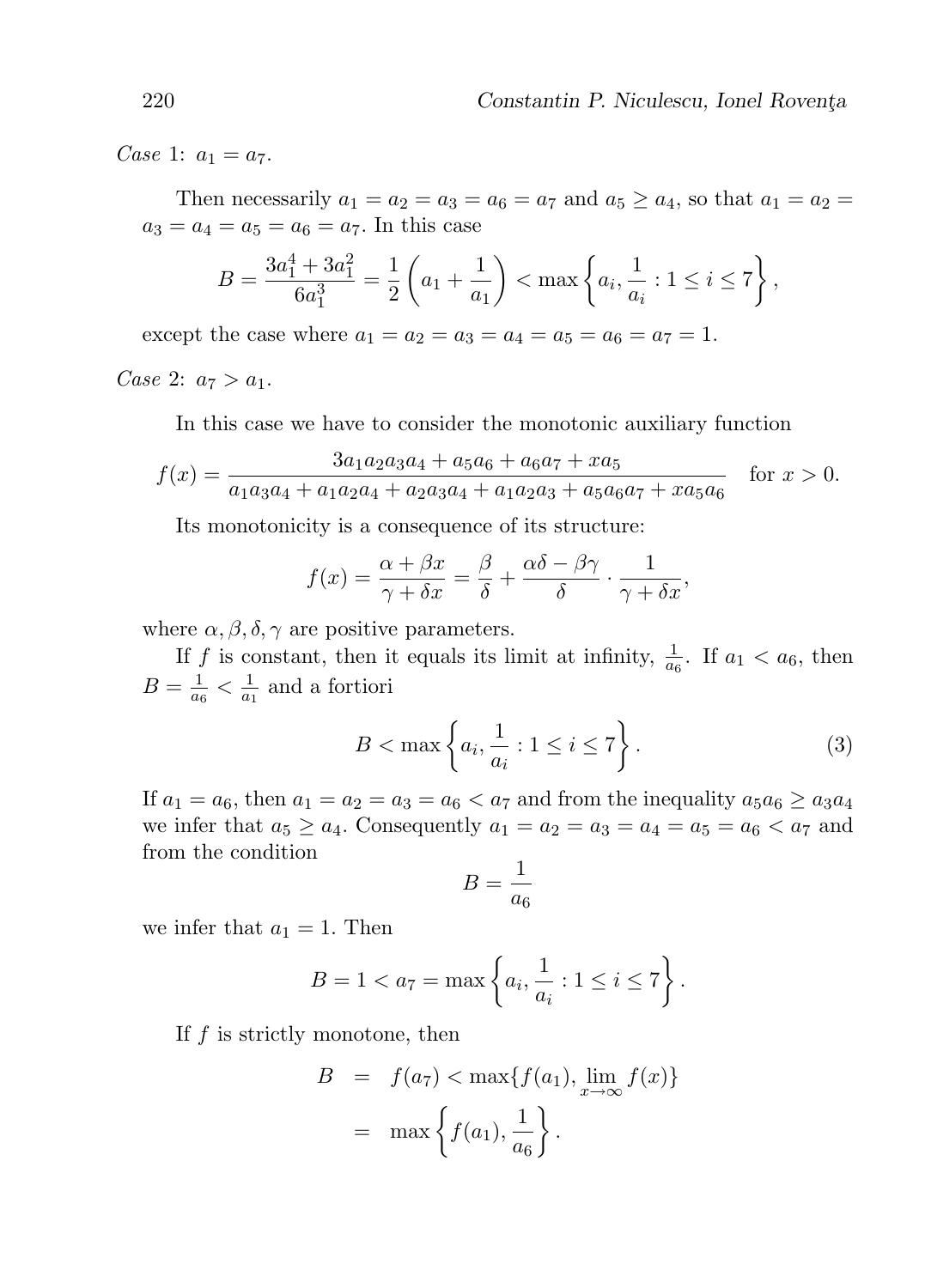By Lemma 3,

$$
f(a_1) = \frac{a_1 a_2 a_3 a_4 + a_1 a_2 a_3 a_4 + a_1 a_2 a_3 a_4 + a_5 a_6 + a_1 a_5 + a_6 a_7}{a_1 a_2 a_3 + a_1 a_2 a_4 + a_2 a_3 a_4 + a_1 a_5 a_6 + a_1 a_3 a_4 + a_5 a_6 a_7}
$$
  
\n
$$
\leq \max \left\{ a_4, a_3, a_1, \frac{1}{a_1}, \frac{a_5}{a_3 a_4}, \frac{1}{a_5} \right\}.
$$

so the proof is done if  $a_3a_4 \geq 1$  or  $a_4 \geq a_5$ .

To end the proof in the Case 2 it suffices to consider the situation where

 $a_2a_3 < 1, a_2a_4 < 1, a_3a_4 < 1,$ 

and

 $a_4 < a_5.$ 

Necessarily,  $a_1, a_2, a_3 < 1$ .

Under these assumptions we will show that

$$
f(a_1) < \frac{1}{a_1},\tag{4}
$$

which yields the inequality  $(3)$ . In fact  $(4)$  is equivalent to

$$
3a_1^2a_2a_3a_4 + a_1^2a_5 + a_1a_6a_7 - a_1a_3a_4 - a_2a_3a_4 - a_1a_2a_3 - a_5a_6a_7 < 0,
$$

a fact which follows by adding side by side the following four inequalities:

$$
a_1 a_2 a_4 (a_1 a_3 - 1) < 0
$$
\n
$$
a_1 a_3 a_4 (a_1 a_2 - 1) < 0
$$
\n
$$
a_2 a_3 a_4 (a_1^2 - 1) < 0
$$

and

$$
a_1^2a_5 - a_1a_2a_3 + (a_1 - a_5)a_6a_7 < a_1^2(a_5 - a_1) - (a_5 - a_1)a_6a_7 < 0.
$$

This ends the proof of Lemma 2.  $\Box$ 

We pass now to the *Proof of Lemma* 2.

The basic remark is the monotonicity of the iterate

$$
x_8 = x_8(w) = \frac{(1+w)x_1x_2x_3x_4 + x_5x_6 + x_5x_7 + x_6x_7}{x_1x_2x_3 + x_1x_2x_4 + x_1x_3x_4 + x_2x_3x_4 + wx_5x_6x_7}
$$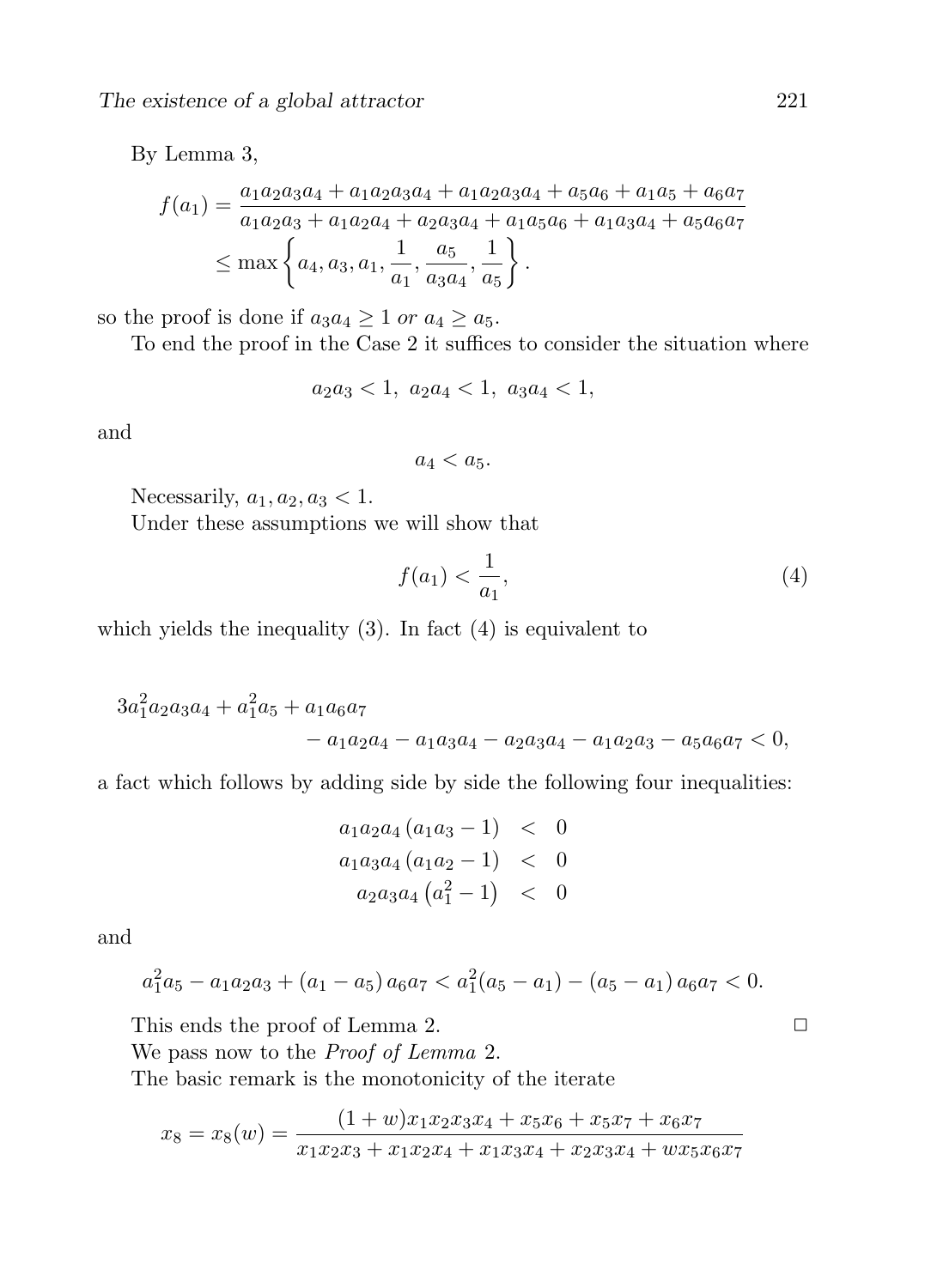as a function of  $w \in [2,3]$  (when  $x_1, \ldots x_7 > 0$  are kept fixed). According to Lemma 4 and Corollary 1,

$$
\min\{x_i, \frac{1}{x_i} : 1 \le i \le 7\} \le \min\{x_8(2), x_8(3)\} \le x_8
$$
  

$$
\le \max\{x_8(2), x_8(3)\} \le \max\{x_i, \frac{1}{x_i} : 1 \le i \le 7\},
$$

a fact that can be extended by mathematical induction to

$$
\min\left\{x_i, \frac{1}{x_i} : 1 \le i \le 7\right\} \le x_k \le \max\left\{x_i, \frac{1}{x_i} : 1 \le i \le 7\right\},\tag{5}
$$

for all  $k = 8, 9, \ldots$ . It remains to prove that both inequalities in (5) are strict for  $k \geq 9$ , except the case where  $x_1 = \cdots = x_7 = 1$ .

In fact, by an argument above we know that

$$
\min\{x_i, \frac{1}{x_i} : 2 \le i \le 8\} \le \min\{x_9(2), x_9(3)\}\
$$
  

$$
\le x_9
$$
  

$$
\le \max\{x_9(2), x_9(3)\} \le \max\{x_i, \frac{1}{x_i} : 2 \le i \le 8\},
$$

where

$$
x_9 = x_9(w) = \frac{(1+w)x_2x_3x_4x_5 + x_6x_7 + x_6x_8 + x_7x_8}{x_2x_3x_4 + x_2x_3x_5 + x_2x_4x_5 + x_3x_4x_5 + wx_6x_7x_8}.
$$

If (for some w)  $x_9 = \max\{x_i, \frac{1}{x}\}$  $\frac{1}{x_i}: 1 \leq i \leq 7$ , then necessarily

$$
\max\{x_9(2), x_9(3)\} = \max\{x_i, \frac{1}{x_i} : 2 \le i \le 8\},\
$$

and the following two possibilities occur:

Case a:  $x_9(2) = \max\{x_i, \frac{1}{x}\}$  $\frac{1}{x_i}$  :  $2 \leq i \leq 8$ .

By Lemma 4 we get  $x_2 = x_3 = x_4 = x_5 = x_6 = x_7 = x_8 = 1$ , which yields  $x_9 = 1$ . So  $1 = \max\{1, x_1, \frac{1}{x_1}\}$  $\frac{1}{x_1}$ , whence  $x_1 = 1$ .

Case b:  $x_9(3) = \max\{x_i, \frac{1}{x}\}$  $\frac{1}{x_i}$  :  $2 \leq i \leq 8$ .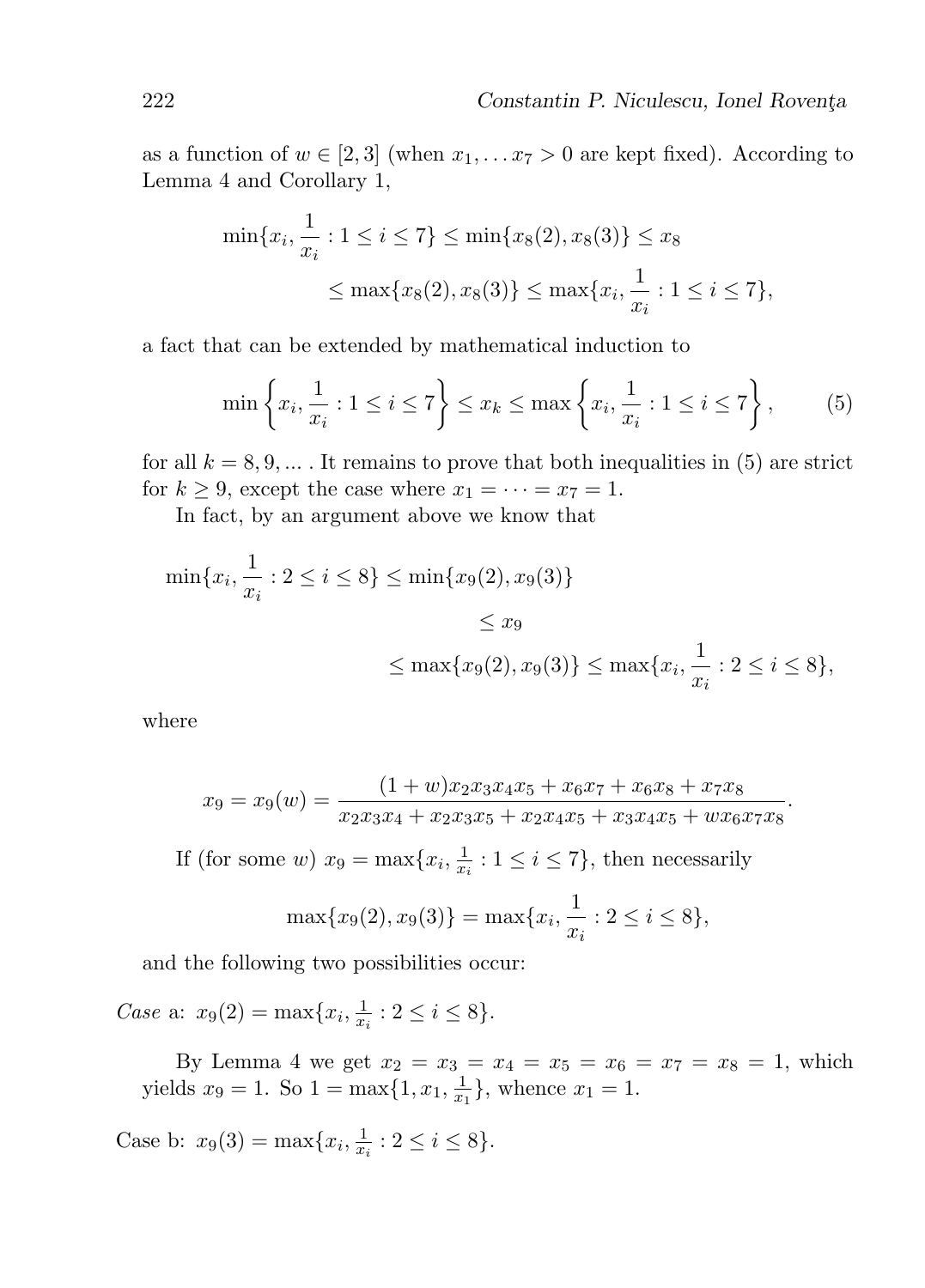By Corollary 1, we get

$$
x_2 = x_3 = x_4 = x_5 = \frac{1}{x_6} = \frac{1}{x_7} = \frac{1}{x_8}
$$

and thus

$$
\max\{x_i, \frac{1}{x_i} : 1 \le i \le 7\} = x_9 \le x_9(3) = \frac{1}{x_8}
$$
  
 
$$
\le \frac{1}{\min\{x_9(2), x_9(3)\}} \le \max\{x_i, \frac{1}{x_i} : 1 \le i \le 7\}.
$$

Therefore

$$
\min\{x_8(2), x_8(3)\} = \min\{x_i, \frac{1}{x_i} : 1 \le i \le 7\}.
$$

If  $x_8(2) = \min\{x_i, \frac{1}{x_i}\}$  $\frac{1}{x_i}$ :  $1 \leq i \leq 7$ , then Lemma 4 yields  $x_1 = x_2 =$  $\ldots = x_7 = 1$ , a fact that contradicts our hypotheses. If  $x_8(3) = \min\{x_i, \frac{1}{x}\}$  $\frac{1}{x_i}$ :  $1 \leq i \leq 7$ , then the same conclusion can be derived from Corollary 1. Consequently,  $x_9 \neq \max\{x_i, \frac{1}{x}\}$  $\frac{1}{x_i}: 1 \leq i \leq 7$ . In a similar manner one can conclude that  $x_9 \neq \min\{x_i, \frac{1}{x_i}\}$  $\frac{1}{x_i}$ :  $1 \leq i \leq 7$ , and all inequalities in (5) are strict. This ends the proof of Lemma 2.

# 3 More on the dynamics of  $T_w$

What can be said about the dynamics of  $T_w$  for the other values of w? The linearization of  $T_w$  at the equilibrium point C is given by the matrix

$$
A_w=\left(\begin{array}{cccccc} 0&1&0&0&0&0&0\\ 0&0&1&0&0&0&0\\ 0&0&0&1&0&0&0\\ 0&0&0&0&1&0&0\\ 0&0&0&0&0&1&0\\ 0&0&0&0&0&0&1\\ \frac{w-1}{w+4}&\frac{w-2}{w+4}&\frac{w-2}{w+4}&\frac{w-2}{w+4}&\frac{2-w}{w+4}&\frac{2-w}{w+4} \end{array}\right)
$$

with the characteristic polynomial

$$
P_w(x) = x^7 + \frac{w-2}{w+4}(x^6 + x^5 + x^4) - \frac{w-2}{w+4}(x^3 + x^2 + x) - \frac{w-1}{w+4}.
$$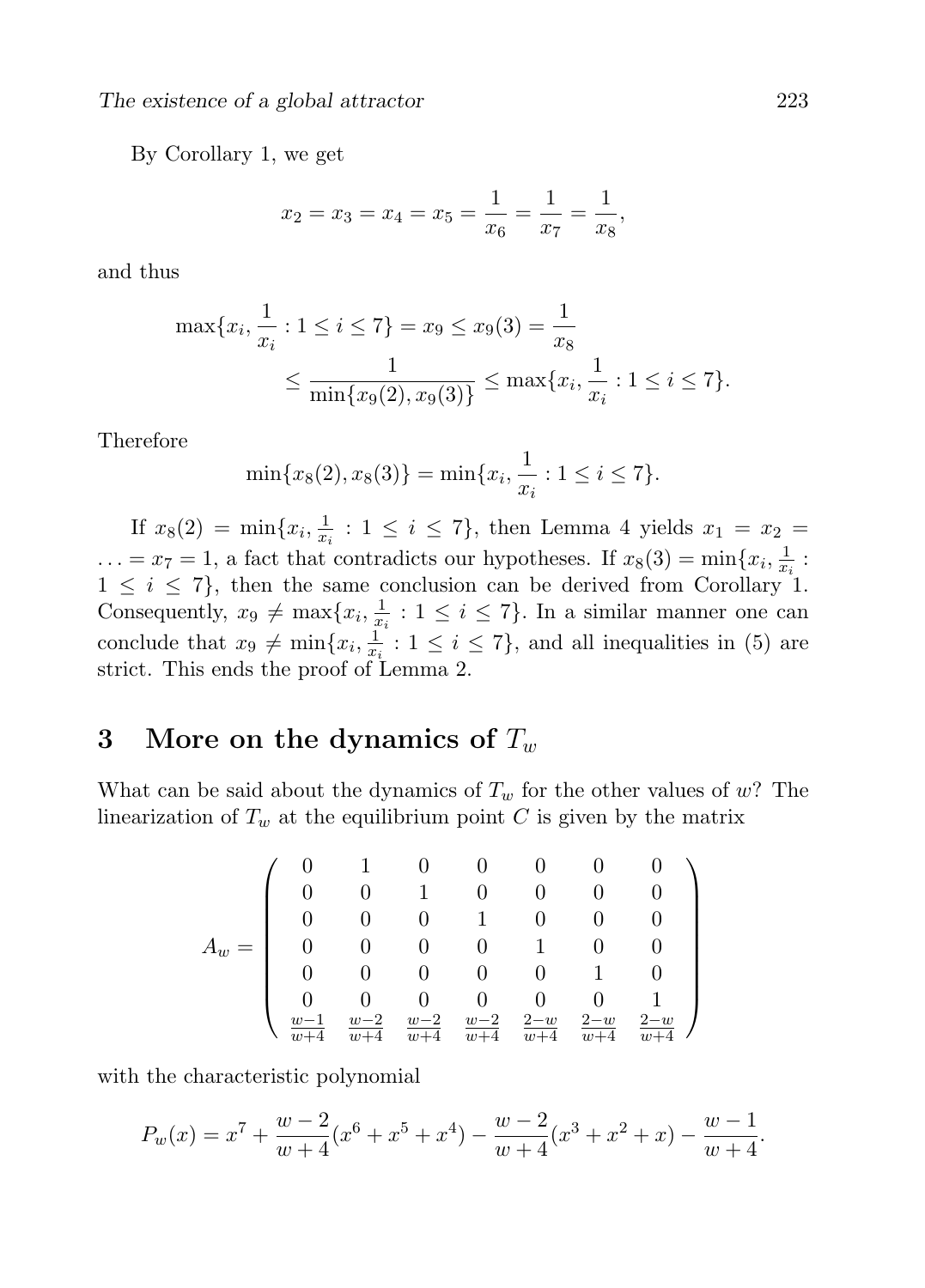.

The nature of the roots of  $P_w$  will be revealed via the Schur-Cohn Theorem [1]. This theorem concerns the principal minors of the Hermitian Schur-Cohn matrix, which (modulo a positive factor) equals

 $\begin{array}{cccc} 2w + 3 & w - 2 & w - 2 & w - 2 & 2 - w & 2 - w \end{array}$   $w-2$  2w + 3  $w-2$   $w-2$   $w-2$  2 - w 2 - w  $w-2$   $w-2$   $2w+3$   $w-2$   $w-2$   $w-2$   $2-w$  $w-2$   $w-2$   $w-2$   $2w+3$   $w-2$   $w-2$   $w-2$  $2 - w$  w - 2 w - 2 w - 2 2w + 3 w - 2 w - 2  $2 - w$  2 − w − 2 w − 2 w − 2 2w + 3 w − 2  $2 - w$  2 − w w − 2 w − 2 w − 2 2w + 3  $\setminus$ 

These minors are:

$$
D_1 = 2w + 3
$$
  
\n
$$
D_2 = 3w^2 + 16w + 5
$$
  
\n
$$
D_3 = 4w^3 + 39w^2 + 90w - 25
$$
  
\n
$$
D_4 = 5w^4 + 72w^3 + 330w^2 + 400w - 375
$$
  
\n
$$
D_5 = -6w^5 + 67w^4 + 1076w^3 + 2706w^2 - 1390w - 725
$$
  
\n
$$
D_6 = 7w^6 - 280w^5 + 1351w^4 + 15736w^3 + 1925w^2 - 17024w + 5005
$$
  
\n
$$
D_7 = 343w^6 - 8918w^5 + 51793w^4 + 89180w^3 - 88151w^2 - 80262w + 57967.
$$

When all principal minors are nonzero, then there are no roots on the unit circle. Moreover, the number  $\nu$  of sign variations in the sequence

$$
1, D_1, D_2, D_3, D_4, D_5, D_6, D_7 \tag{6}
$$

gives us the numbers of roots outside unit disk.

The positive roots of  $D_1, D_2, D_3, D_4, D_5, D_6, D_7$  form the set

$$
\mathcal{W} = \{0.25000, 0.34752, 0.60000, 0.69701, 0.72587, 13.59179, 20.80298, 31.65247\}
$$

For  $w > 0$ , not in the set W, the dynamical system associated to  $T_w$ is hyperbolic (and thus topologically equivalent to the system associated to  $A_w$ ). This is a consequence of the Grobman-Hartman theorem, [11], p. 119. Computing the number of sign variations in the Schur-Cohn sequence (6),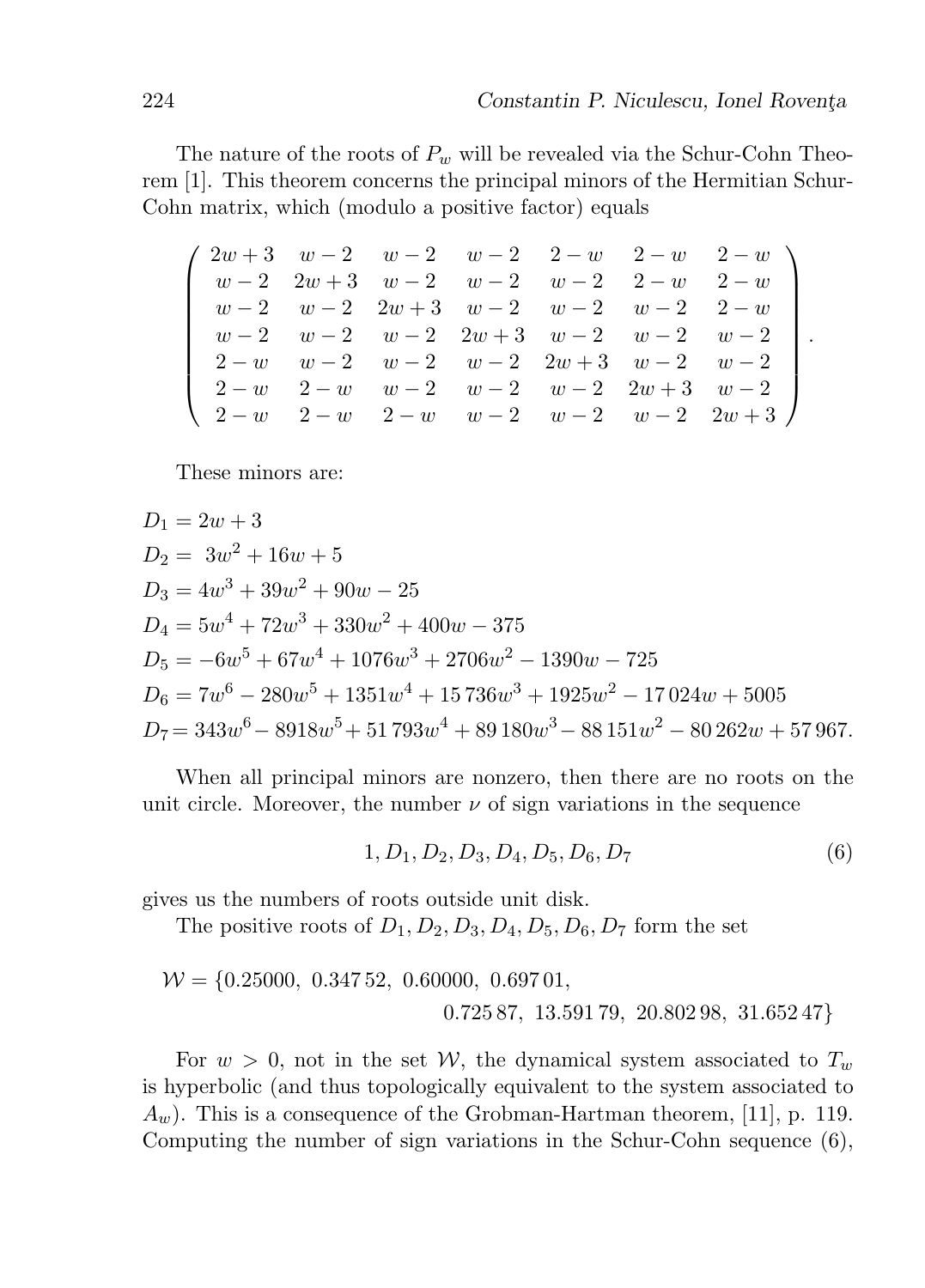we can conclude that the point  $C = (1, 1, 1, 1, 1, 1, 1)$  is a global attractor when  $w \in (0.72587, 13.59179)$ , and a saddle point when  $w \in (0, \infty) \backslash \mathcal{W}$ . At the moment we lack an argument to decide whether the zone of *global* asymptotic stability is the entire interval  $(0.72587, 13.59179)$  or not.

## 4 An application to interlacing sequences

Suppose there are given two families of real numbers,  $x_1 \leq x_2 \leq x_3 \leq x_4$ and  $y_1 \le y_2 \le y_3$ , which belong to the interval  $(0, 1)$  and verify respectively the equations

$$
x^4 - A_1 x^3 + A_2 x^2 - A_3 x + A_4 = 0,
$$

and

$$
y^3 - B_1 y^2 + B_2 y - B_3 = 0.
$$

What can be said about  $x_1$  when the two sequences verify an interlacing condition of the following form

$$
x_1 \le y_1 \le x_2 \le y_2 \le x_3 \le y_3 \le x_4
$$
 (7)

For example, the condition (7) is verified by the roots of any quartic polynomial (with all roots real) and the roots of its derivative.

An alternative way to describe the phenomenon of interlacing sequences (of any finite length) is provided by the spectral theory. Precisely, if  $A \in$  $M_n(\mathbb{R})$  is a self-adjoint matrix and  $A_{n-1}$  is its  $(n-1) \times (n-1)$  submatrix, obtained by deleting the last row and column, then their eigenvalues interlace. Moreover, all pairs of interlacing sequences can be obtained this way. See [4], Theorem 4.3.8 and Theorem 4.3.10.

According to Lemma 4,

$$
x_1 < \min\left\{\frac{3A_4 + B_2}{A_3 + 2B_3}, \frac{A_3 + 2B_3}{3A_4 + B_2}\right\}.
$$

This fact (and its higher order analogues) proves useful in the numerical computation of the smallest eigenvalue of certain symmetric matrices.

Acknowledgement. Work partially supported by CNCSIS Grant 589/2007. The authors are greatly indebted to Florin Popovici and the anonymous referees for several suggestions which have improved the final version of this paper.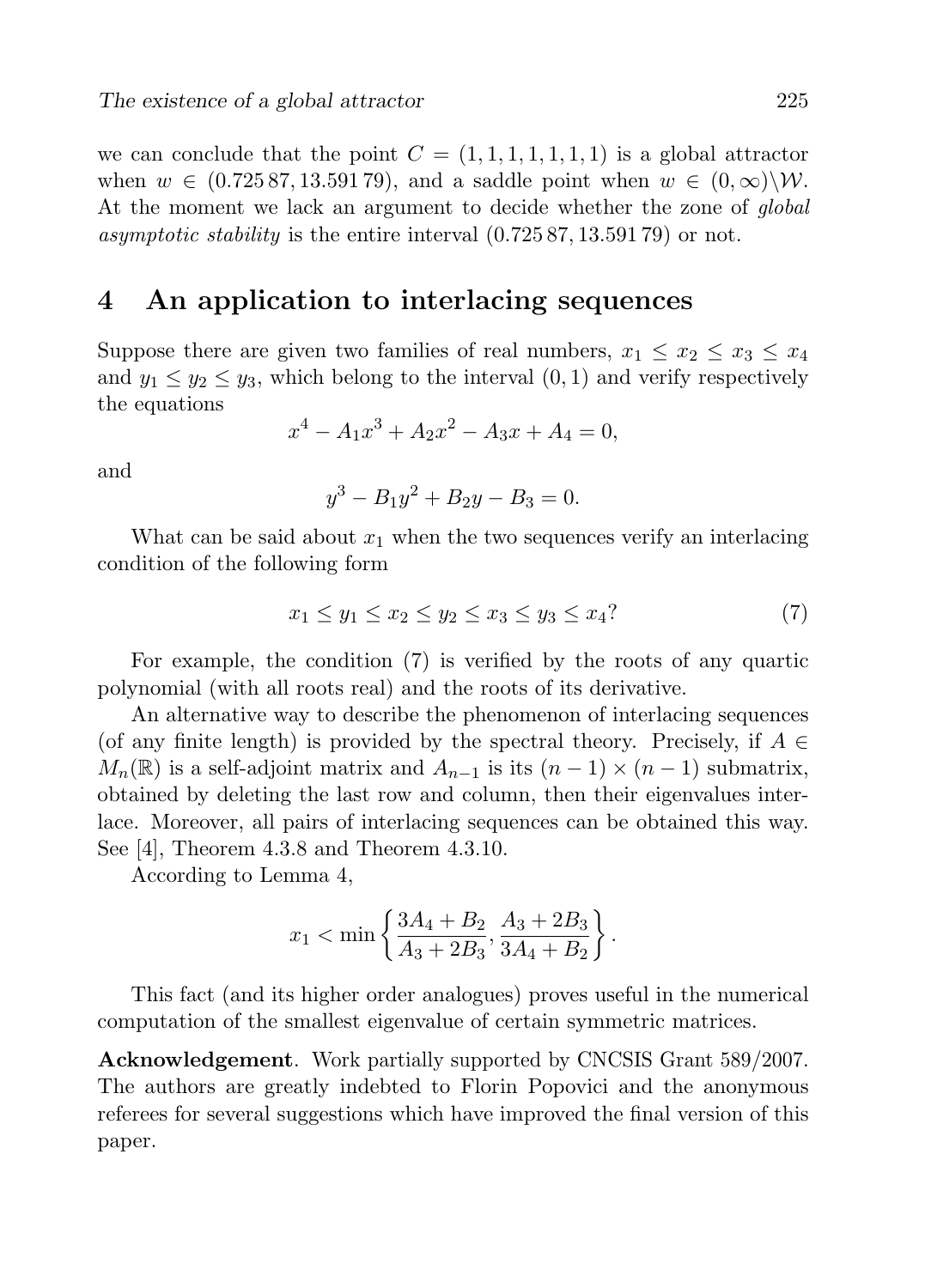## References

- [1] Y. Bistritz, Reflections on Schur-Cohn Matrices and Jury-Marden Tables and Classification of Related Unit Circle Zero Location Criteria, Circuits Systems Signal Processing 15 (1996), 111-136.
- [2] E. Camouzis and G. Ladas, Dynamics of Third Order Rational Difference Equations with Open Problems and Conjectures (Discrete Mathematics and Applications), Chapman & Hall/CRC, Boca Raton, Fl., U.S.A., 2007.
- [3] G. H. Hardy, J. E. Littlewood and G. Pólya, *Inequalities*, Cambridge Mathematical Library, 2nd Ed., 1952, Reprinted 1988.
- [4] R. A. Horn and C. R. Johnson, Matrix Analysis, Cambridge Univ. Press, 1993.
- [5] N. Kruse and T. Nesermann, Global asymptotic stability in some discrete dynamical systems, J. Math. Anal. Appl. 235 (1999), 151-158.
- [6] V. L. Kocić and G. Ladas, *Global Behavior of Nonlinear Difference* Equations of Higher Order with Application, vol. 256 of Mathematics and Its Applications, Kluwer Academic Publishers, Dordrecht, The Netherlands, 1993.
- [7] M. R. S. Kulenović and G. Ladas, *Dynamics of Second Order Rational* Difference Equations, with Open Problems and Conjectures, Chapman and Hall/CRC Press, Boca Raton, Fl., U.S.A., 2002.
- [8] X. Li and D. Zhu, Global asymptotic stability in a rational equation, J. of Difference Equations and Applications, 9 (2003), 833-839.
- [9] D. S. Mitrinović, *Analytic Inequalities*, Springer-Verlag, Berlin, 1970.
- [10] T. Nesermann, Positive nonlinear difference equations: some results and applications, Nonlinear Analysis, 47 (2001), 4707-4717.
- [11] L. Perko, Differential Equations and Dynamical Systems, Springer-Verlag, Berlin, 1991.
- [12] M. Vidyasagar, Nonlinear Systems Analysis, SIAM Classics in Applied Mathematics, SIAM Press, 2002.